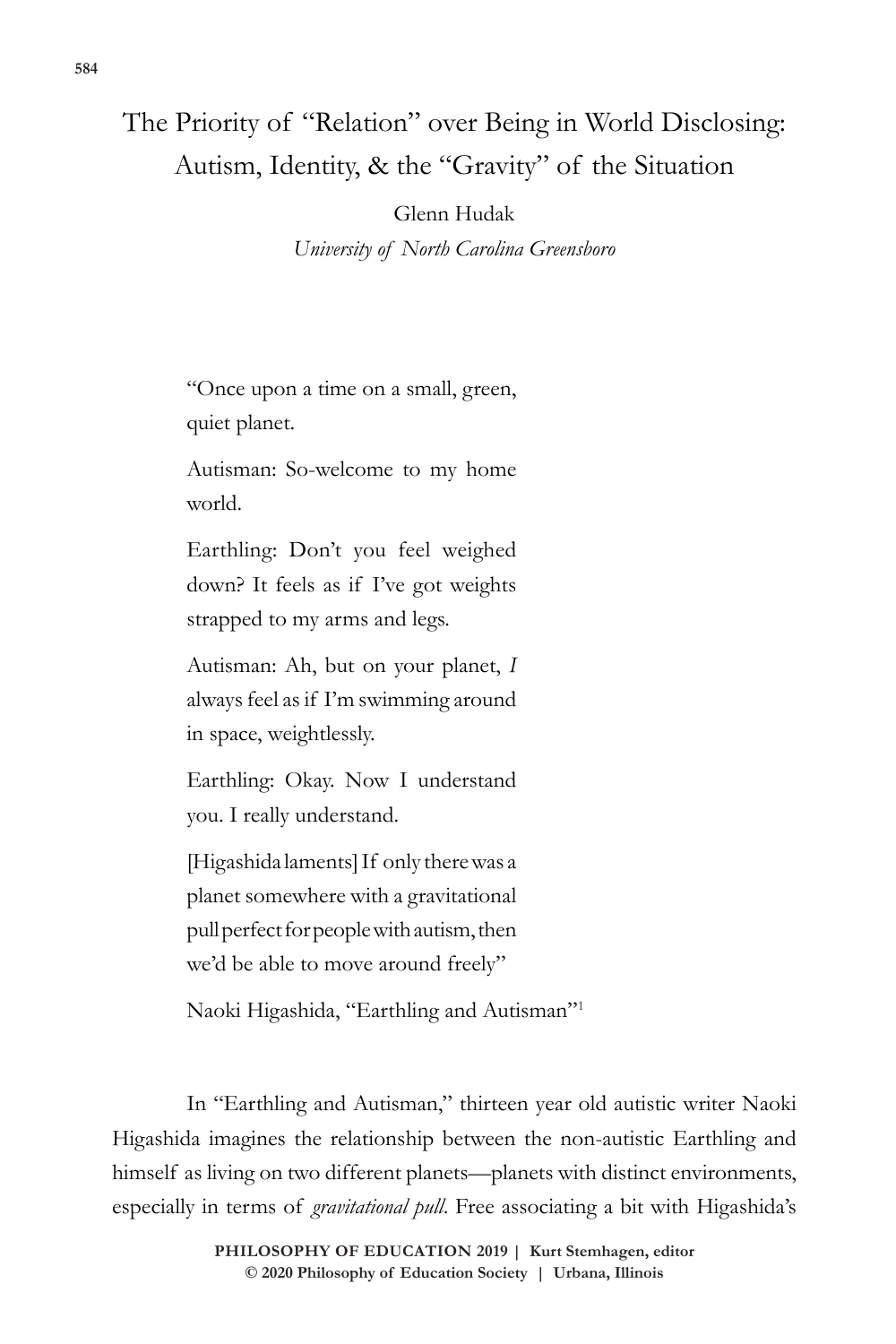metaphor, we might think of the relation between Autisman and Earthling as perhaps "alien" to each other, as in aliens meeting from distinct planets. Along this line of thinking, I was surprised to find that the notion of linking autism and aliens together is not that uncommon. Philosopher Ian Hacking, in his essay, "Humans, Aliens & Autism," states, "A persistent trope in some autism communities is that autistic people are aliens, or symmetrically, that non-autistic people seem like aliens to autistics…I wonder less what this phenomena shows about autism than what it reveals about what it means to be human."2 While Hacking wonders less about autism, I do wonder about autism, not in terms of being alien, but in terms of how Autisman and Earthling, as representatives from distinct planets, come into "relation" with each other today. That is, what is the "gravity" of their situation that can draw them into a "productive," informative contact with each other? After having addressed this concern, I then ask with Hacking: what does this meeting reveal about what it means to be human?

Philosopher Hubert Dreyfus might join in and elaborate here on Higashida's planets, emphasizing that the planets are, "distinct contexts or worlds," where each world exhibits distinct ways in which one perceives, acts, and thinks. As such, "Each world makes possible a distinct and pervasive way in which things, people, and selves can appear and in which certain ways of acting make sense in distinct local worlds, local contexts."3 If this is the case, then I suspect that Dreyfus and Higashida would agree that both Earthling and Autisman do have something in common: they are both "world disclosers."4 As world disclosers, Earthling and Autisman are essentially ontological travellers, so to speak, in that while each is from distinct planets, through their respective travels they disclose to each other new worlds with distinct modes of gravity.

Here then we might also think of the contact between these two worlds as an event of sorts. For Heidegger, this would be something akin to the event of Appropriation (*Ereignis*). In one of Heidegger's last works, *Time and Being*, he states, "*Ereignis* will be translated as Appropriation or the event of Appropriation. One should bear in mind, however, that 'event' is not simply an occurrence, but that which makes any occurrence possible."5 Here we begin to wonder, what are the conditions that make this event for Autisman and Earthling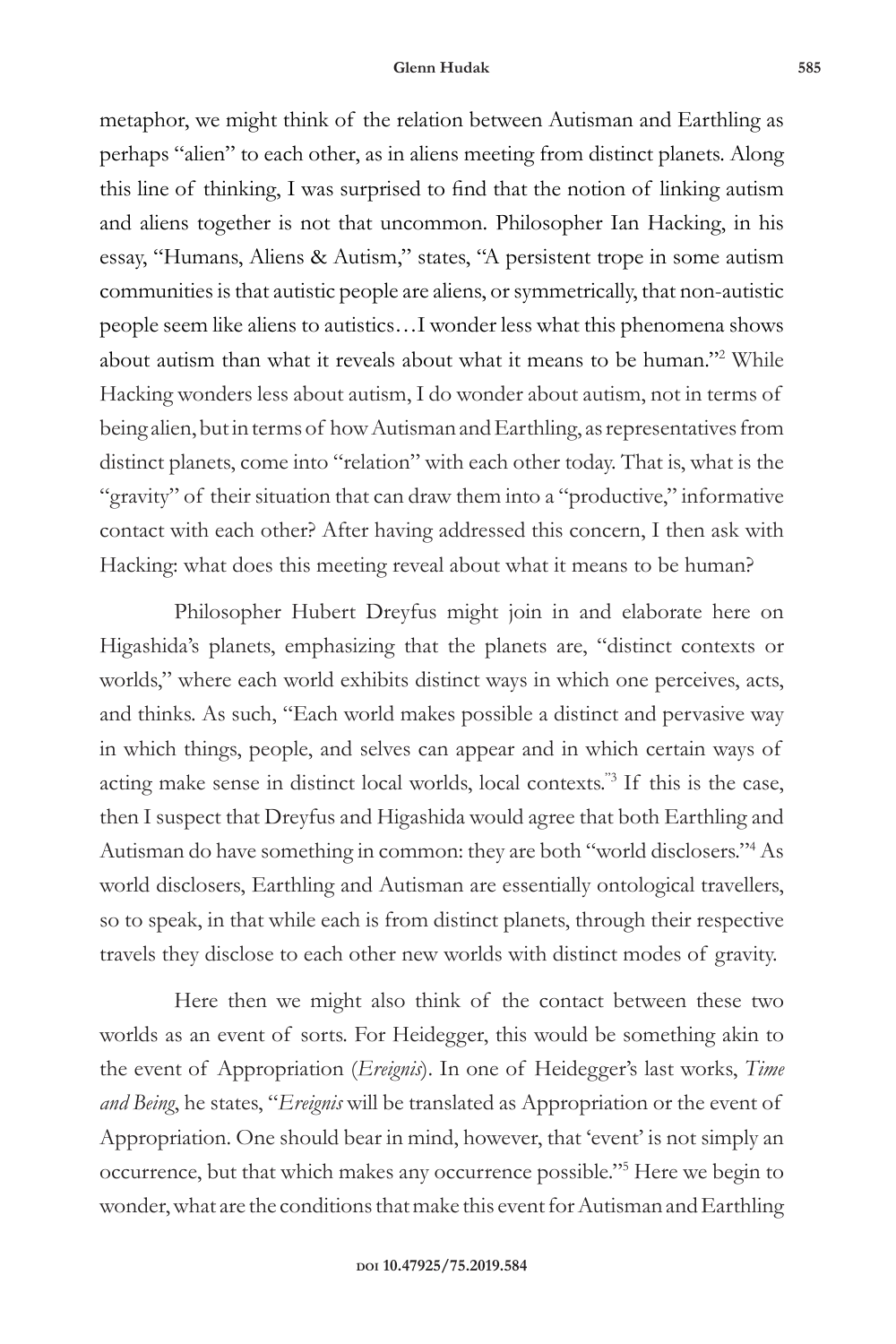happen in the first place?

For Heidegger this moment of "contact" via the event of Appropriation, "does not designate a 'realm' as does Being, but rather a relation, that of man (sic) and Being. What is radically new and non-metaphysical about Appropriation is not only is it an activity—a non-static process—Appropriation is non-metaphysical because in the relationship between man and Being as appropriated to each other, *the relation is more fundamental than what is related.*"6 That is, in the event of Appropriation there is a priority of 'relation' over Being! Why? Because each world is constituted by and through a "relation," with each other, and where simultaneously in "relation" each is in the process of making one's self. As such, for Heidegger no world exists unto itself prior to the event of relation— Appropriation. Hence, at issue then is not simply what constitutes the world of Autism or the world of Earthling; rather at issue for Heidegger are the conditions that make their respective point of contact happen in the first place, a relation between the two worlds that become distinct through relation.

Indeed, as separate worlds we note that the relation will not be symmetrical in "weight," as each world for Higashida exerts a different gravitational pull. But however different the gravitational pull is on each planet, it is nonetheless "gravitational" in nature. Hence we might postulate that it is the "gravity" of this situation that draws these worlds to interact in the first place. What "is" the gravity that creates the initial attraction for relation to commence between autistic and non-autistic worlds? To address this concern, we will first delve into Heidegger's understand of what relation "is."

As such, if gravity is the common force that brings together worlds, then is it plausible to claim that Autisman and Earthling's worlds are "differently the same," not as equals but as a display of the uniqueness that occurs at the moment of contact within the gravitational field? Here we explore what philosopher Erin Manning refers to as the "wor(l)ding of words" and the "ethics of relation." And here surprisingly we begin to see how autism may reveal an ethical dimension to Heidegger's otherwise abstract notion of Appropriation.

Finally, we will explore implications for world disclosing, and what this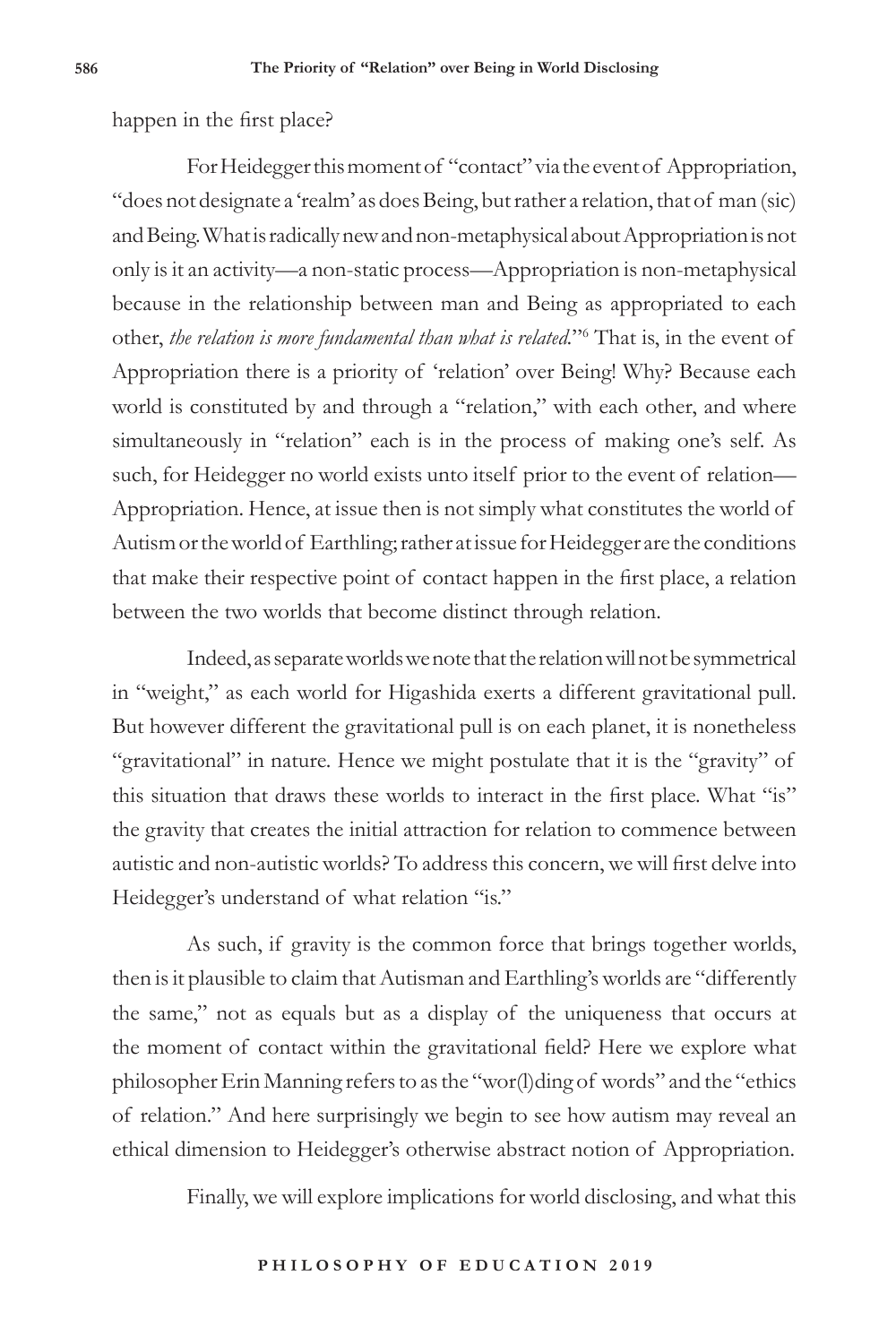venture reveals for us, humans. Here we uncover autism's classical Greek root word *autos:* to be alone in the presence of another and with one's self without being defensive. That is, at the ontological core of autism is *autos*, where, as I hope to show, *autos* "is" the "gravity" of this situation. *Autos* appropriates how the autistic and non-autistic worlds, each with different gravitational "pulls," can meet and mingle and yet remain sovereign to one's self—to co-exist, perhaps, peacefully, without exploitation.

## BELONGING-TOGETHER, PART ONE: IDENTITY

What does it mean to state that *autos* "is" the gravity of *this* situation? It means, *autos* = gravity of this situation. Notice that the form this equation takes resembles the principle of identity. Why? Because I'm claiming that *autos* is identical to the gravity of this situation, and by doing so I'm highlighting the "is" of this situation. For Heidegger, unlocking the "is" in the principle of identity holds the key to understanding the very nature of what we mean by "relation." To unpack what Heidegger means, let's turn to the text *Identity and Difference.* Regarding this text, philosopher Joan Stambaugh notes, "It comes as no surprise … [when] … Heidegger stated that he considered *Identity and Difference* to be the most important thing he published since *Being and Time.*"7

 Traditionally Heidegger tells us, "The usual formulation of the principle of identity reads: A=A."8 Here the principle of identity has been viewed as a unity, as in Leibniz's concept of unity, "if two things have absolutely nothing which distinguishes them from each other, they are identical, they are the same thing."9 Here Leibniz defines unity in terms of one thing being equal to the other in all respects—they are the same. As such, the very ground of the relation between  $A = A$  is assumed to be Being; that is, relation itself is founded upon an *a priori* existence where things are then brought into contact with each other, and where if they are the same, they are identical.

Heidegger, however, conceives the problem of identity, and hence the meaning of relation, somewhat differently. Taking a different tack, instead of privileging Being as the ground for relation to occur, Heidegger asks, what would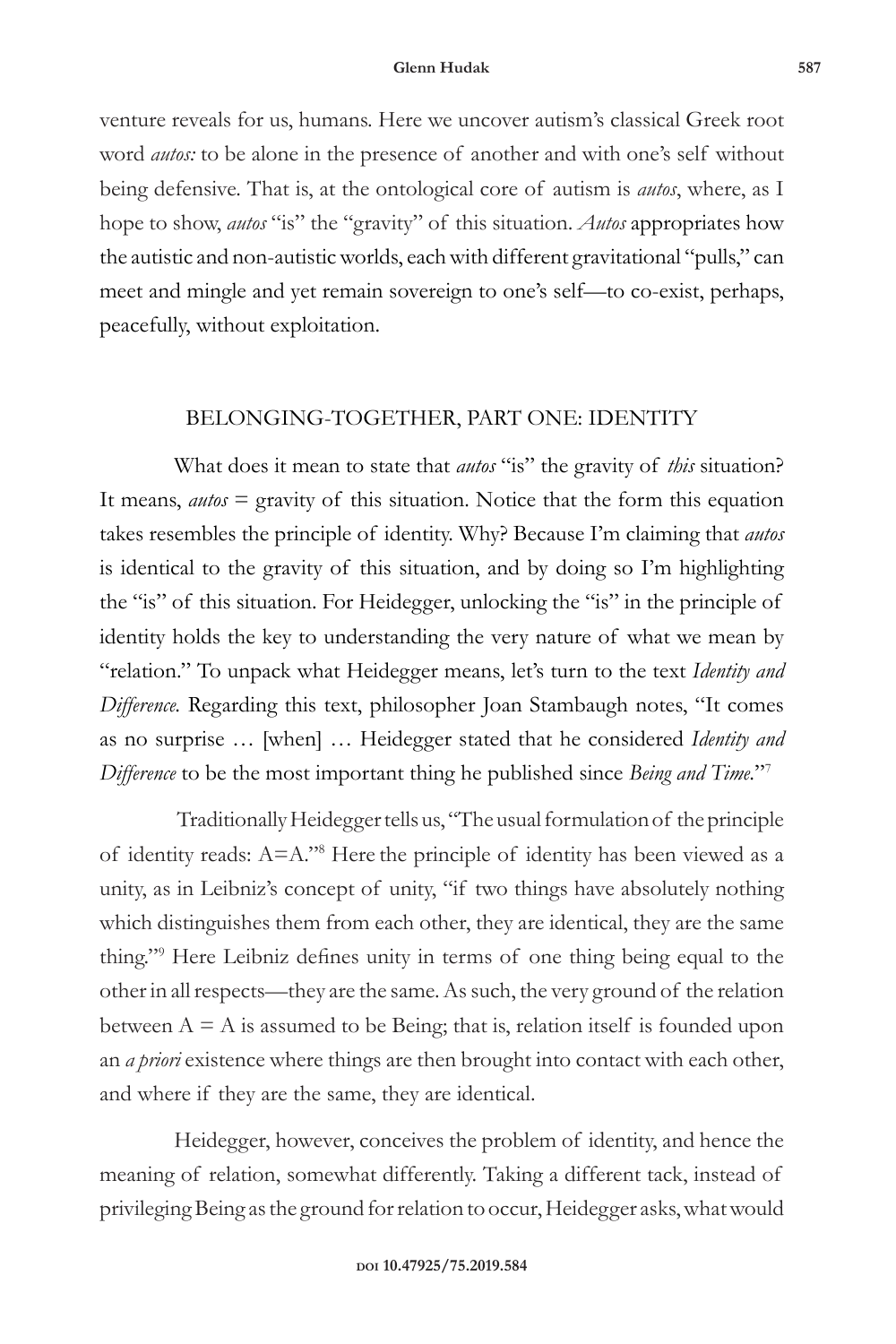"identity" look like from the perspective of the operative term in the equation:  $is = "the same"$ ? That is, what does "relation" look like from the perspective of the middle term of the relationship itself, where the "is" in A is the same as A? Here, Heidegger notes the classical Greek root for the term "the Same," is *to autos,* which he interprets to mean, "belonging together."10 From this discovery, Heidegger next uncovers how "is" in the principle of identity operates to bring forth a relation; more radically stated, what brings forth things into a relation with each other is that they mutually appropriate each other. In this appropriation, things constitute themselves both as things and that they belong-together, and in that process of things belonging together they constitute a world, such that in the formation of a "relation" the world is simultaneously born, so to speak, through this event of Appropriation.

Here "belonging together" is loosely akin to Plato's Allegory of the Sun, in that the sun is both the source of light and what illuminates the world such that it is knowable. Analogously, belonging together for Heidegger constitutes relation, in that it is the source of relation—if there is no world prior to things "belonging-together" then we can say that there is no ground to relation until the terms are brought together. And simultaneously it illuminates the very terms of the relation in that these two terms "belong-together" in this fashion: A=B. Further as Andrew Mitchell states, "If [our] essence is a bringing of the particular being to a clearing [the truth], if it is an entry into the world, then this entails an entry into relations. Nothing can appear without relation to anything else … There can be no relational being for us, without a relation to us. When a thing enters the world, we are called by it."<sup>11</sup> This is an event of Appropriation. That is, "relation" constitutes itself, self-creates itself in the very process of bringing-together terms into relation.

As such, the event of Appropriation is *the* act of relation itself: the very belonging-together of things in the world. Now what does the Same (*to autos*), belonging together, mean? Heidegger notes that each term in "belonging together" inflects a different meaning to the term. That is, one inflection—the customary way Heidegger claims to inflect this pair—is belonging *together*, where *together* is stressed over belonging such that "belonging is determined by the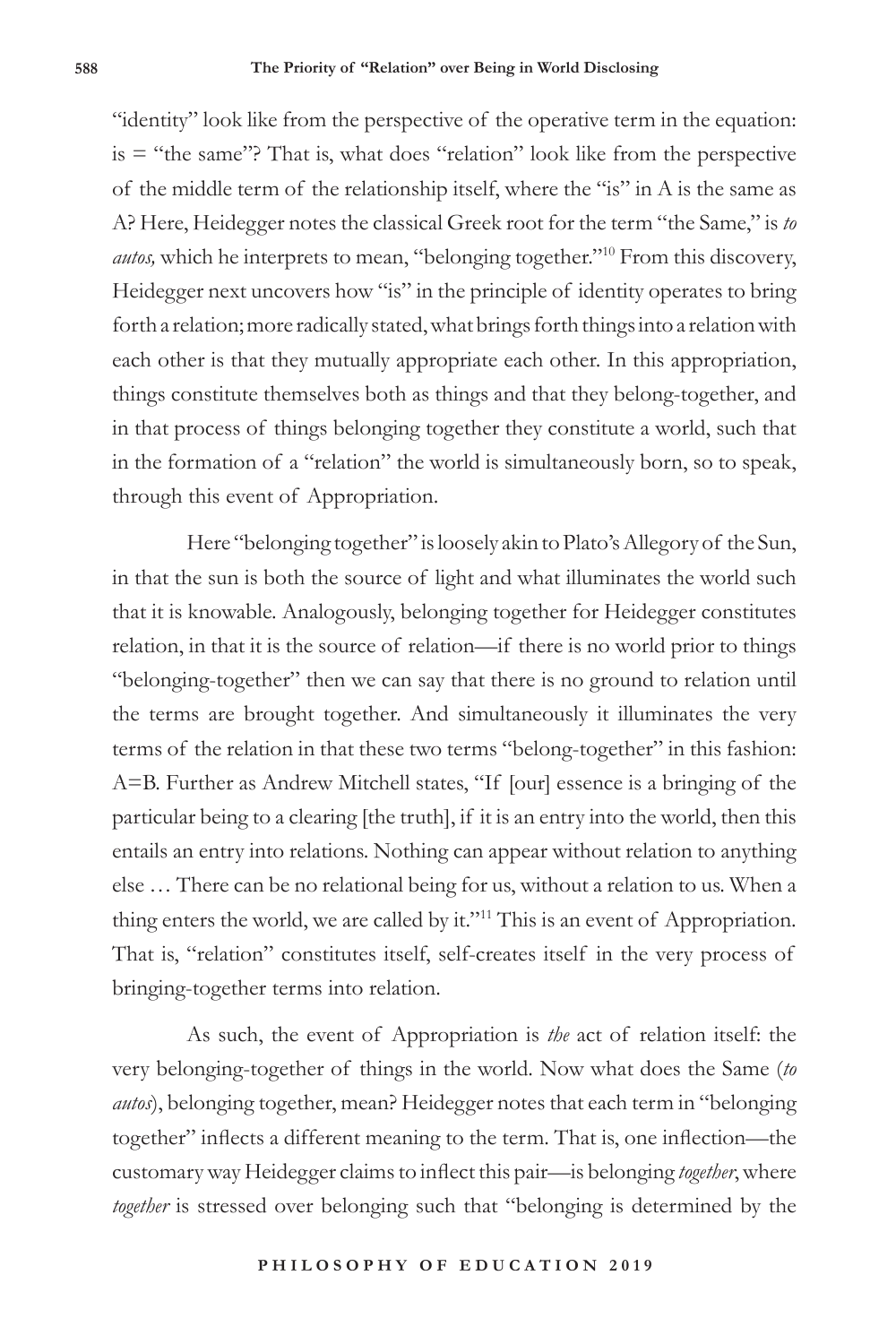#### **Glenn Hudak 589**

word together, that is by its unity."12 In this articulation, "together" operates as the center of gravity, so to speak, such that "to belong" orbits around the term "together"; "to belong"' become a secondary trait to the emphasis on "together": *to join*, to merge into one, a union in Leibniz's sense, to equalize!

The alternate articulation Heidegger claims would be *belonging* together, where the stress is on "belonging" as the operative term and where "together" is now determined by "belonging." Here with "belonging" as the operative term, A and B belong to each other as finite beings, as in a couple within the "same" relation, yet each remaining *separate, sovereign parties*. They are the same within the relation, yet each is different from the other; that is, they are differently the same! As in "two peas in a pod."

It is with this second articulation of *belonging*-together with the stress on "belonging," that Heidegger finds his breakthrough. For now he turns his attention to the very relation of human beings to their existence. For humans do not exist for Heidegger independently of existence, but rather they exist only in relation; humans belong-together with existence. If this is so, then the question becomes: why do humans and existence *belong*-together? They *belong*-together because "man's (sic) distinctive feature lies in this, that he, as the being who thinks, is open to Being … thus man remains referred to Being and so answers to it. Man is essentially this relationship of responding to Being, and he is only this."13 Human beings ontologically "are" only when in relation. Why? Because, as finite beings, as mortals who will die, our essence is to think—not as cognitive act but rather as a moment of unconcealment of the truth of our existence. As finite beings our essence is forged through world disclosing. Why? Because we are responders to existence where both, "Man and Being appropriate to each other. They belong for each other."14 Human beings only exist insofar as they partake in witnessing existence, and conversely existence exists only insofar as human beings witness it. This very relation—the identity between human beings and existence—is the "coming to presence" of the relation of human beings with existence, where humans partake as world disclosers.

However, the event of Appropriation is not static, as it endures over time in the form of what Heidegger refers to as epochs. That is, while the relation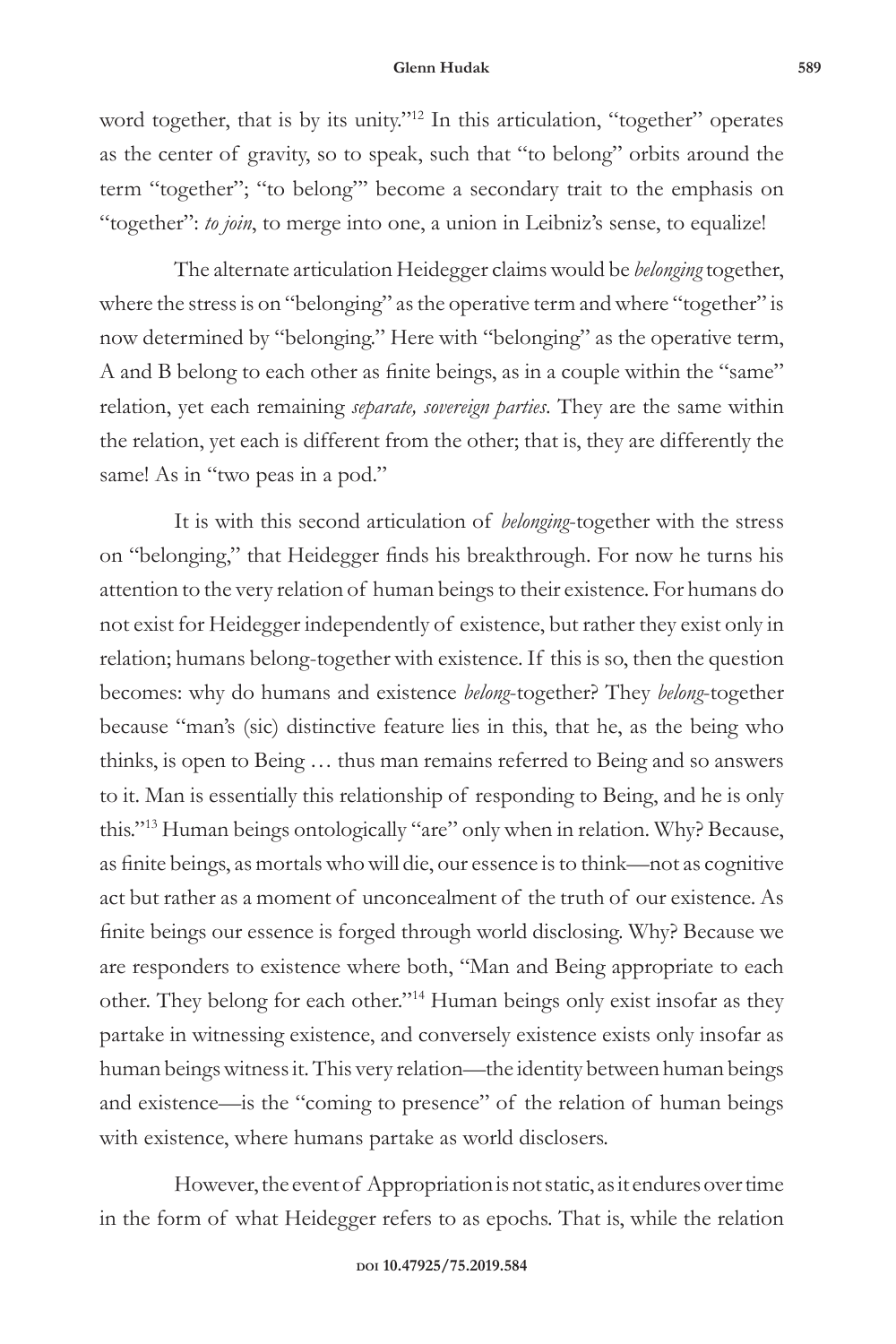between human beings and existence endures, the character of relation-itself has altered. In our time, Heidegger's "atomic age," the very relation between humans and existence "is" positioned, by the essence of modern technology (*Gestell*).

The essence of modern technology (*Gestell*), as signified by Heidegger, is not about equipment per se, but more importantly about our relationship with existence itself, and by extension other worlds. Hence, the current manifestation of our relation with existence is positioned by and through the coming to presence of the essence of modern technology (*Gestell*), where "our whole existence everywhere sees itself challenged."15 Here the challenge to humans comes from the transformation in the very act of appropriation between humans and existence.

For the early Greeks, the relation between humans and the earth was made manifest through *techne* (craft) that brought-forth and revealed the world in a certain fashion: a way of revealing that brought-forth a more "ecological" way of thinking about the relationship between human beings and existence. As philosopher Shunsuke Kadowaki states, "In the epoch of Greek craftsmanship … *techne* and its context were so tightly fitted together that there was … no danger of [the mutual correspondence] being neglected."<sup>16</sup> Today, however, *Gestell* has supplanted *techne's* "more original appropriation" of human beings with existence. Kadowski continues, *Gestell* "is the supreme danger in the sense that every mode of understanding is at risk of being restricted to regulating and securing what is encountered within a total system of ordering … "17 That is, *Gestell* challenges us by claiming us, hence "holding sway" over "every mode of understanding" such that our encounters are brought into "a total system of ordering."

Fortunately, philosopher Catherine Malabou adds to Heidegger's thinking on *Gestell*, suggesting that:

> At play in the *Gestell* are in it two regimes of change and exchange: on the one hand, the reign of equality—all things being equal, everything equivalent … [which] governs the metaphysical concept of the essence of an object on the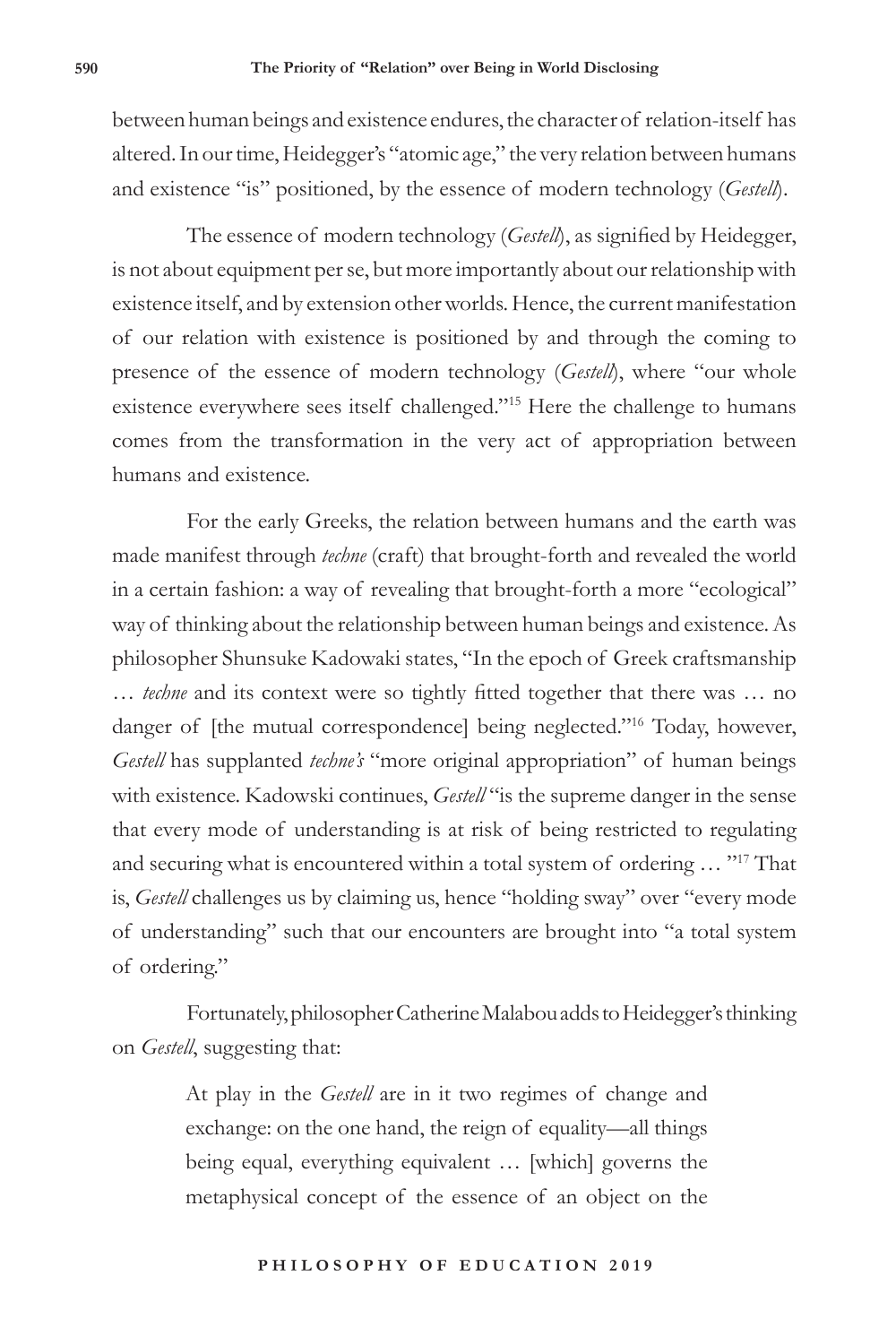other, sameness, the relation of exchangeability between instances that are nonetheless unique and incomparable, that have no equivalent but are metamorphosable and displaceable by each other.<sup>18</sup>

*Gestell* is not monolithic! At play for *Gestell* are two regimes: first, is the regime of "equals to," which reduces all difference into equivalence, as standing reserves. The second regime, "sameness" (*to autos*) allows for mutual appropriation, "exchangeability … that are nonetheless unique and incomparable, that they have no equivalent" between terms. That is, "Being the same does not mean being the *same as the other*, which is what *equality* conveys."19 In the first regime, *Gestell* transforms both human beings and existence to a "standing reserve," that is potential material for future use within an integrated technological system. Here humans and existence are reduced to "the reign of equality." Within this regime, both Autisman and Earthling are rendered into standing reserves, and hence integrated within the larger world of techno-discourse.

Within the second regime, we find Sameness, *to autos*, where *Gestell* affords a moment of "saving grace" within the very moment of there being the most danger. Just as there is the danger of existence being transformed into standing reserves, there is also a moment of unearned "grace," so to speak. Here a metaphorphasis occurs where each world—say Earthling's and Autisman's—are brought in metaphorically from the darkness by a "flash of lightning" that radiates out towards each other, and in the process of radiating out, they simultaneously affirm the sovereignty of their own respective worlds. That is, in the process of Earthling coming into presence with Autisman's world, Earthling is affirming her own world as she is pulled out by gravity of this situation into relation! The converse holds for Autisman coming into presence with Earthling. Hence each can be said to *belong* together in relation.

## BELONGING-TOGETHER, PART TWO: AUTISM

Heidegger's notion of *Gestell* can position both Autisman and Earthling into a relation whereby they are reduced to "standing reserves." Conversely,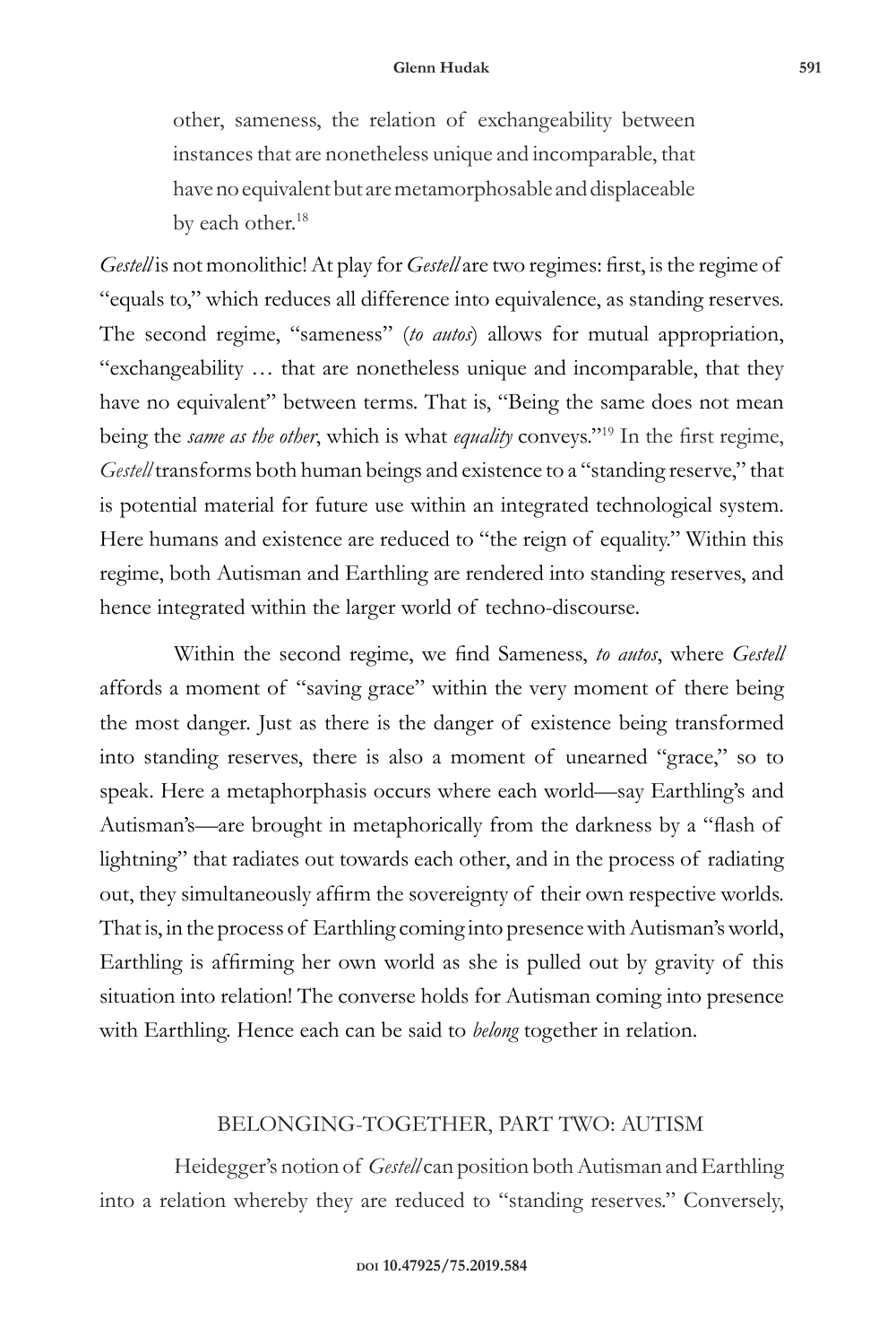*Gestell* can afford them a moment of "saving grace" where our ontological travelers may meet and mingle, albeit within the very techno-discursive field that constitutes their relation. Determining which direction will be the case lies outside the scope of this paper. Let me say, however, for Heidegger the workings of *Gestell* lay outside the control of humans, hence whichever direction *Gestell* takes, our part as humans demands that we think and unconceal the truth of *Gestell* as witnesses to the event!

As witnesses to the event of relation, we ask: what defines these two worlds as distinct? Canadian philosophers Erin Manning and Brian Massumi's engagement with autism draws upon a number of autistic writers whereby we may get some sense of the distinction between the world of autistics and the neurotypical world. One such autistic writer is Jim Sinclair who states:

> Autism isn't something a person has, or a "shell" that a person is trapped inside. Autism is a way of being. It is pervasive; it colors every experience, every sensation, thought, emotion, and encounter, every aspect of existence. It is not possible to separate autism from the person—if it were possible, the person you'd have left would not be the same person you started with  $20$

As Sinclair claims, autism is pervasive as it pervades "every aspect of existence." Given the pervasiveness of autism that "colors every experience," it is not hard to see why autism represents a "world." As such, as a world autism "makes possible a distinct and pervasive way in which things, people, and selves can appear and in which certain ways of acting make sense in distinct local worlds, local contexts."21 As a distinct world, however, autism is not monolithic; "Autism comes in many modes."<sup>22</sup>

What distinguishes autism from the non-autistic world of the neurotypical is what Manning and Massumi refer to as "autistic perception." "Autistic perception dances attention, affirming the interconnectedness of modes of existence, foregrounding the relationality at the heart of perception, emphasizing how experience unfolds…in a dynamic field of becoming alive with co-composition. For autistics, language comes late, and it is this that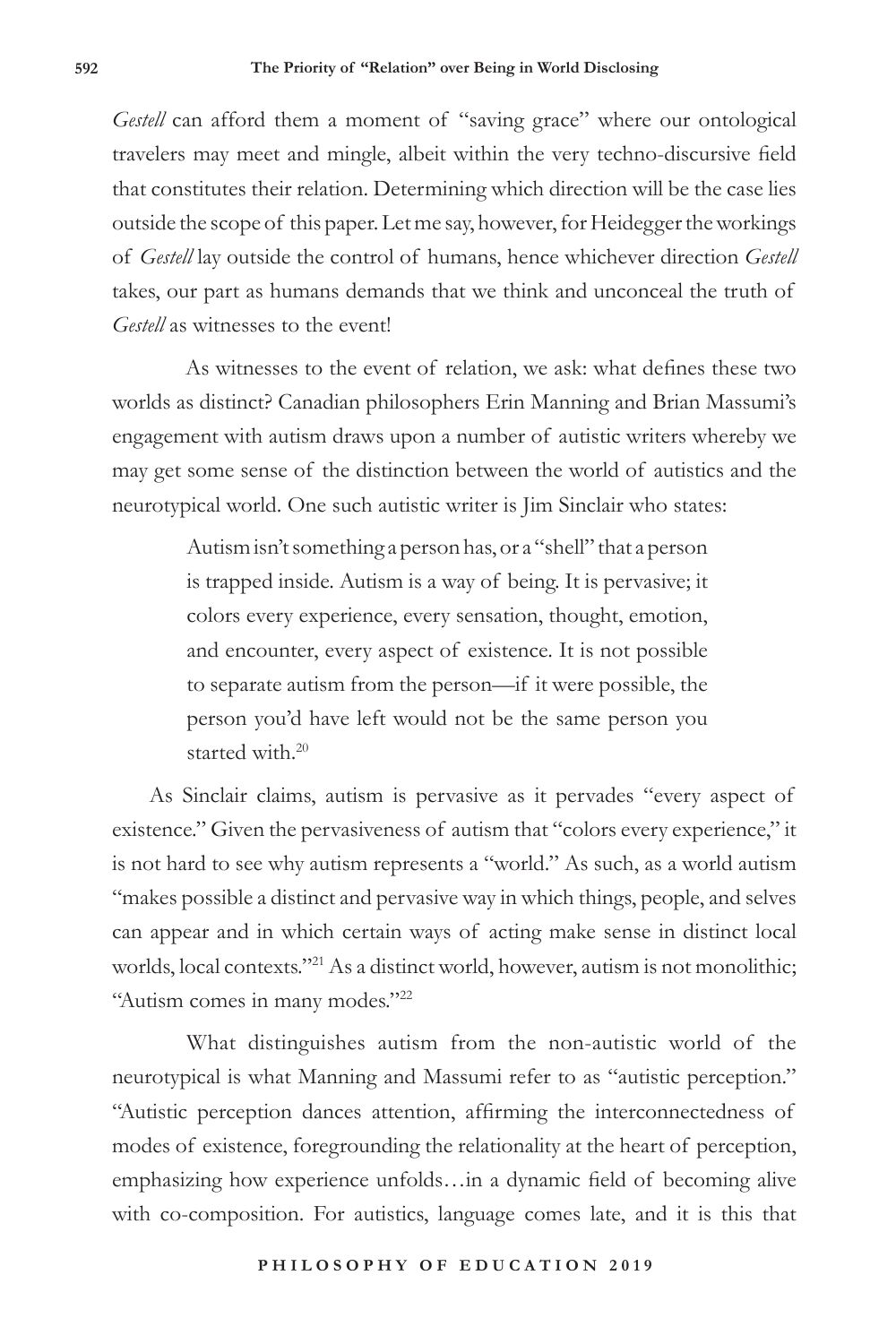#### **Glenn Hudak 593**

perhaps marks most starkly their difference with neurotypicals."23 Here we find a fleshing out of the distinction between the autistic and the neurotypical as distinct worlds. Central to this distinction is the claim that since language comes late for "classic" autistics, their mode of perception, their autistic perception, attends to the relational dance of things in the world prior to their world being conceptualized by and through words. Hence there is a time lag in conceptualizing perception for autistics.

On the other hand, "neurotypical experience tends immediately to align to beyond the milieu of relation … separating out of the object from its background [its] intrinsic relationality of the field's coming to expression, [hence] clearing the stage for an overshadowing human subject to cast his presence in its place, in order to take personal credit for the field's environmentally emergent accounting for itself."24 Here then we get the clearest expression of the neurotypical world in terms of perception: neurotypical perception "subtracts" out the object that is to be perceived from its background field, hence allowing one's field of "vision" to focus solely on the object at hand, say a flower. In doing so the neurotypical eliminates the dance of attention between the object and its background, thus allowing the neurotypical to assert ownership, take "personal credit" for the emergent object—the flower within a field of dynamic perceptional flow now becomes *my* flower. Hence neurotypical perception privileges the ownership of the object over the dynamic relational field by "subtracting" it out for one's attention.

From this insight, Manning teases out what she refers to as the "wor(l) ding" of the world in the making, the composing, of one's autistic life through words. The "wor(l)ding of words" is found within the sphere of "classical" autism; autistics that have severe difficulty in speaking (such as Higashida), and as such working with words to express themselves, has special significance and takes center stage in their lives. Here, "language becomes a force of expression, a more-than of subtraction… Writing the more-than is to feel-with the world as it comes to expression, to feel-with the bare activity of wor(l)ding."25 While neurotypical perception subtracts out the object of perception, autistic perception remains focused on the full-ground of the environment being perceived, and as such it is "more-than" what is perceived by the neurotypical. For autistics,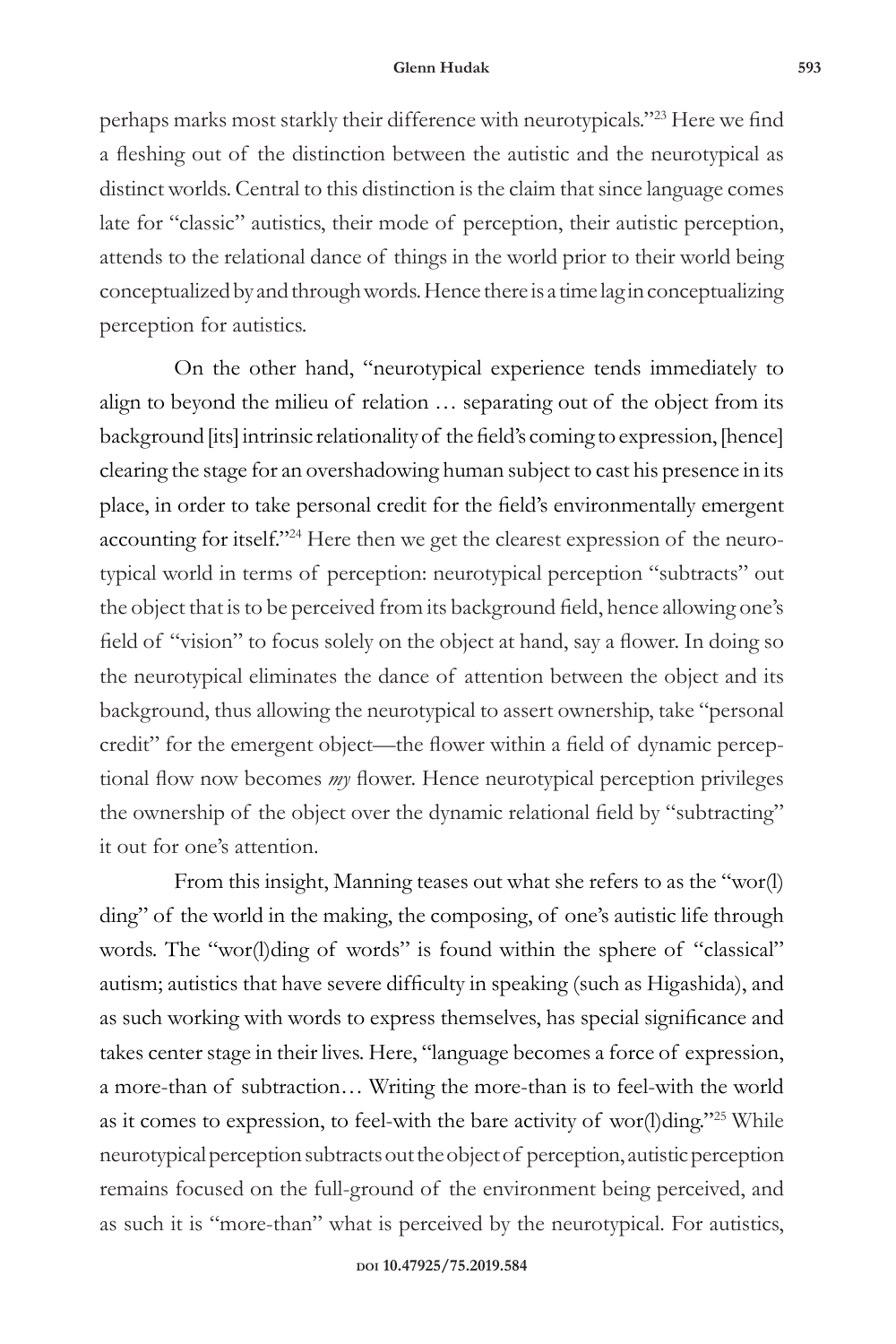the relationality of the perceived field remains in tact as objects "dance" before one's attention, meeting and mingling, perhaps like Autisman and Earthling! How do Autisman and Earthling meet and mingle amid distinct gravitational pulls? Perhaps the answer is through "autie-type" writing, where through autie-type writing, "writing never seems to be separate from the ethics of relation it calls forth."26 That is, for autistics the process of writing is not simply a mode of communication; rather it is an ethic, a way of living in the world with words, hence a wor(l)ding! Furthermore:

> What is significant about autie-type is that autistics … write autistic perceptions … Rather than disconnecting from the field of relation, it bridges it, conceptually, propositionally … To write-with language in the making is to dance-with experience rather than exclude it from the dance. $27$

If autie-type writing is the "is" that brings Autisman and Earthling into mutual appropriation, into relation, then perhaps it is also an ethic in the making of writing. That is, as each word in the composition unfolds for Higashida, he is both constituting his world through his story and embodying an ethic of relation with the neurotypical world. Indeed, this ethic of relation found in autie-type writing is perhaps the "is" in Heidegger's event of Appropriation! If so, then we begin to see the "bridge" between autism and Heidegger, where autie-type writing adds an ethical dimension to Heidegger's notion—an ethic of relation in the wor(l)ding of worlds that *belong* together.

## DISCUSSION: THE "GRAVITY" OF THE SITUATION

In the end, we arrived at a conceptual place to discuss the "gravity" of the situation. Generally speaking, *Gestell is the gravity:* the one who positions, brings worlds together within the very techno-discursive field that constitutes their relation. But further we ask, is the specific manifestation of *Gestell* in *this* situation relative to Autisman and Earthling? Specifically, the gravity of this situation is *autos*—the Classical Greek term and the root word for autism.28 More specific, *autos* means the making of oneself, as in the process of adopting to or making one's soul, where in this making of one's self, the tacit assumption is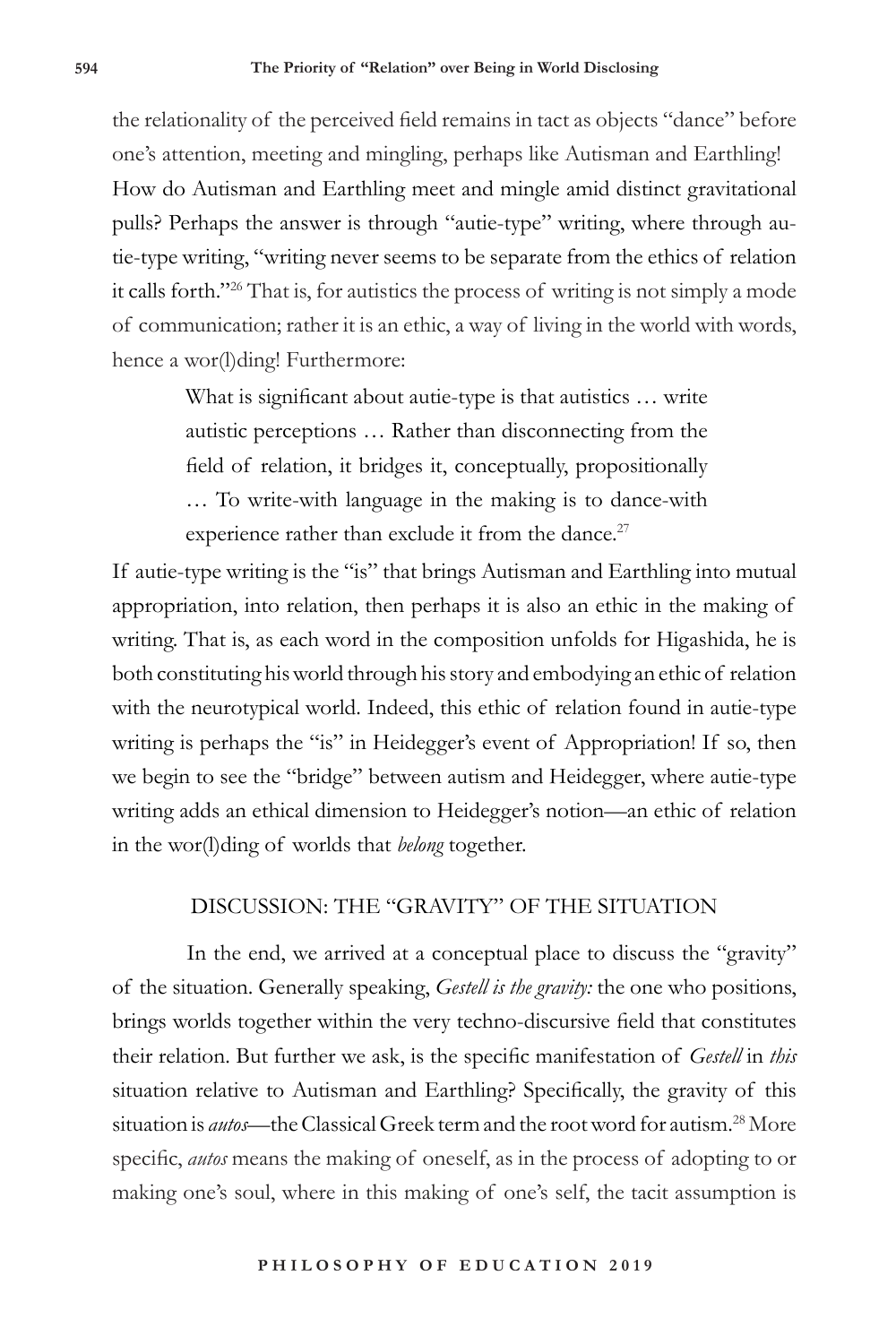that it is in the presence of another.<sup>29</sup>

Within today's techno-discursive field, *autos* is the specific manifestation of Malabou's second regime of *Gestell,* the Same, *to autos*, that allows for mutual appropriation—the exchangeability between worlds—that are nonetheless unique and incomparable, in that they have no equivalence. Hence within the very techno-discursive field that constitutes their relation, the worlds of Autisman and Earthling become "differently the Same"—different, in that each world is unique and incomparable; the same, in that they *belong* together. Indeed, Ian Hacking observes, "Neurotypicals and severely autistic people do not initially share a form of life because the bedrock is lacking, and so an artificial platform must be constructed. That is one way to describe what is going on right now. In retrospect, we shall almost certainly see today's Internet making it possible for a form of life in which autistic people can thrive. It is precisely the medium for communication that does not depend on body language or eye contact."30

Indeed, the speculative efforts in this paper begin with a rather abstract concern revolving around the event of Appropriation and end with a hopeful response to Hacking regarding the formation of "bedrock" to be formed between the neurotypical and the autistic, and it is this: "bedrock" is generated through speculation because at the heart of speculation lies "relation" itself, specifically *autos,* where *autos* is manifested in autie-type writing.

What does this meeting between Autisman and Earthling say about what it means to be human (Hacking's central concern)? Given distinct worlds with distinct modes of perception, *autos* as manifested in the digital age reveals the ontological impulse to *belong*-together through relation.

Without relation there can be no "artificial platform" to construct in the first place, no wondering how it is possible to make contact with distinct worlds. Furthermore, as autos suggests, it makes possible an ethic of relation between these worlds. This ethic is infused in a specific kind of speculative thinking located within the wor(l)ding of the world through words in the making. Perhaps then through the artificial platform of the Internet, world disclosing is possible where two worlds can meet and mingle and where, in this mingling,